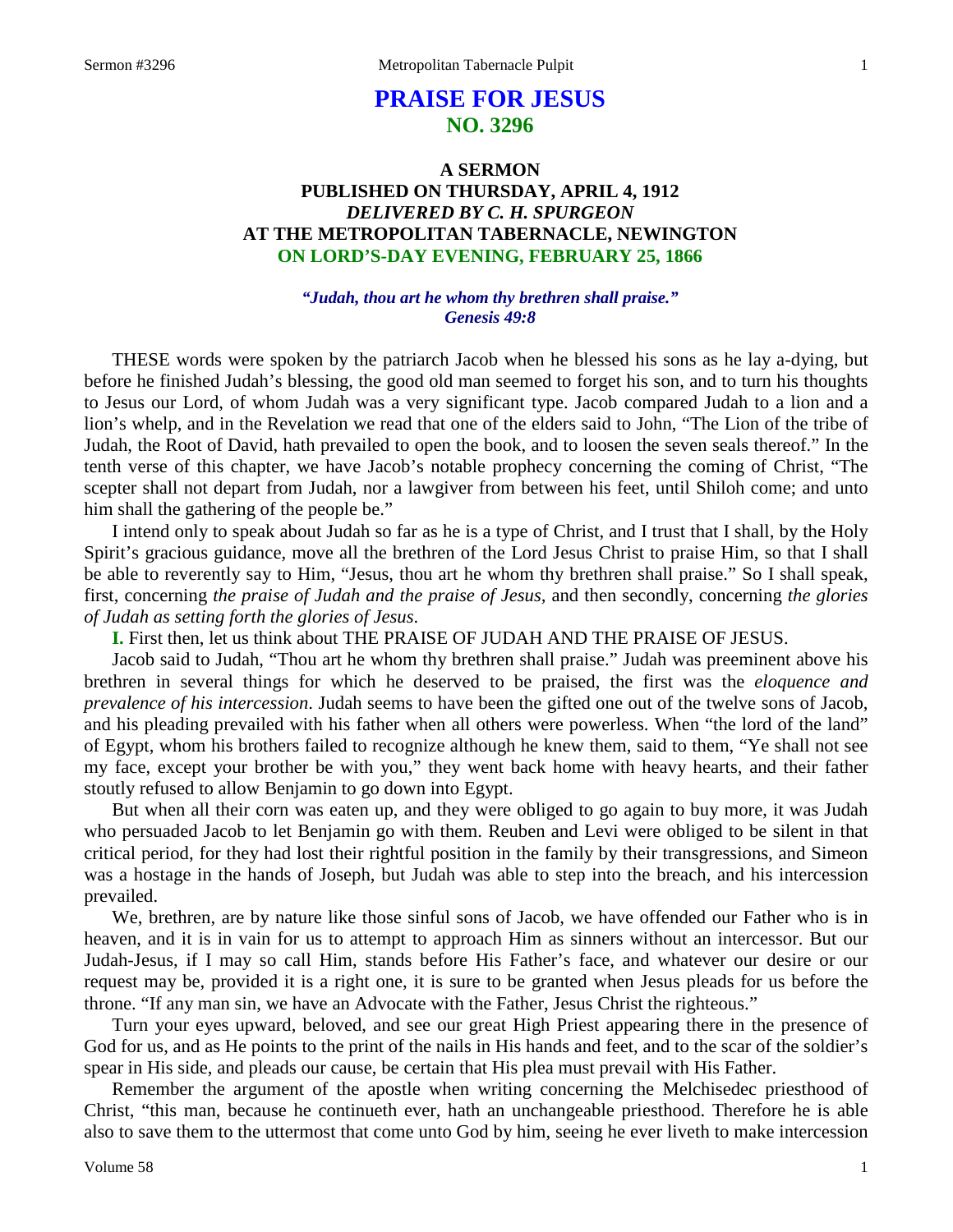for them." If Judah was praised because his intercession prevailed with Jacob, much more shall Jesus be praised because His intercession prevails with JEHOVAH. Clap your hands, O you saints, at the remembrance of His prevalence on your behalf when you sought Him out of the depths of your despair, and praise Him that He still lives to carry on His people's cause above!

Have you any burden on your mind at this moment? Is there aught that distresses you? Have you been much in prayer without getting answers to your supplications? Then put your case into the hands of Christ, He has never lost a suit yet, and that is more than the best of earthly advocates can say about the cases entrusted to them. Therefore praise Him, you who have committed yourselves into His hands, and as for you who are going to do so now, begin to praise Him, for your most sanguine anticipations of blessing shall not be disappointed.

That was a wonderful scene when Joseph said that Benjamin should not go back with his brethren, but should remain in Egypt as his servant because the silver cup had been found in his sack, and Judah pleaded with Joseph, not knowing that "the lord of the land" was his own brother. You remember how he pictured their old father at home, who would certainly die of a broken heart if Benjamin did not return to him in safety, and how at last, he offered to be a bondman to Joseph if he would but let Benjamin go free. You see, he pleaded for substitution, and he also told Joseph how he became surety for the lad unto his father, and his plea was so effectual that Joseph could refrain himself no longer, but bursting into tears declared that he was their long-lost brother.

So, dear friends, if the great Lord of heaven and earth seems angry with you because of your sins, and He is angry with the wicked every day, put your case into the hands of the sinners' Advocate, Jesus Christ, the Son of God, and when He stands up to plead with His Father for you, He will soon bring a smile of forgiveness upon the righteously severe countenance of His Father and you shall gladly say, "Jesus, Thou art He whom Thy brethren shall praise because of Thine almighty power in pleading for them."

We find that at a later period, the tribe of Judah was *foremost in wisdom and skill*. If you turn to Exodus 35:30, you will see that when the tabernacle was to be erected in the wilderness, "Moses said unto the children of Israel, See, the LORD hath called by name Bezaleel the son of Uri, the son of Hur, of the tribe of Judah; and he hath filled him with the Spirit of God, in wisdom, in understanding, and in knowledge, and in all manner of workmanship; and to devise curious works, to work in gold, and in silver, and in brass, and in the cutting of stones, to set them, and in carving of wood, to make any manner of cunning work."

And surely, I may metaphorically apply this description to our Judah-Jesus. What wisdom there is in Him and what skill! What is there that He cannot do? Bezaleel could cut, and polish, and set precious stones, but Jesus can take the worthless pebbles of the brook and transmute them into diamonds. Jesus takes "base things of the world, and things which are despised," and works such marvelous changes in them that the Lord of hosts says concerning them, "They shall be mine in that day when I make up my jewels."

He is a wonderful Lapidary, some of us have been upon the wheel under His hand for a long time, and we are apt to think that He has cut us most cruelly, but the cutting is intended to bring out our brilliance, and to make us fit to shine in the diadem of the King in due time. Bezaleel was also a worker in wood, and our great Judah-Jesus came to us when we were growing wild in the forest of sin, it was His axe of conviction that cut us down, and it has been His hand of skill that has been fashioning and carving us to make us worthy to be pillars in His temple.

What is there that Jesus cannot do? Has He not wrought out for us a work which required far more skill than the erecting of the tabernacle in the wilderness, and the making of the ark of the covenant, the veil which hung before the most holy place, the high priest's garments of glory and beauty, and all the cunning work devised by Bezaleel and his helpers? Did He not spend His whole life in working out for us a matchless robe of righteousness in which we may even dare to stand before the all-seeing eye of God?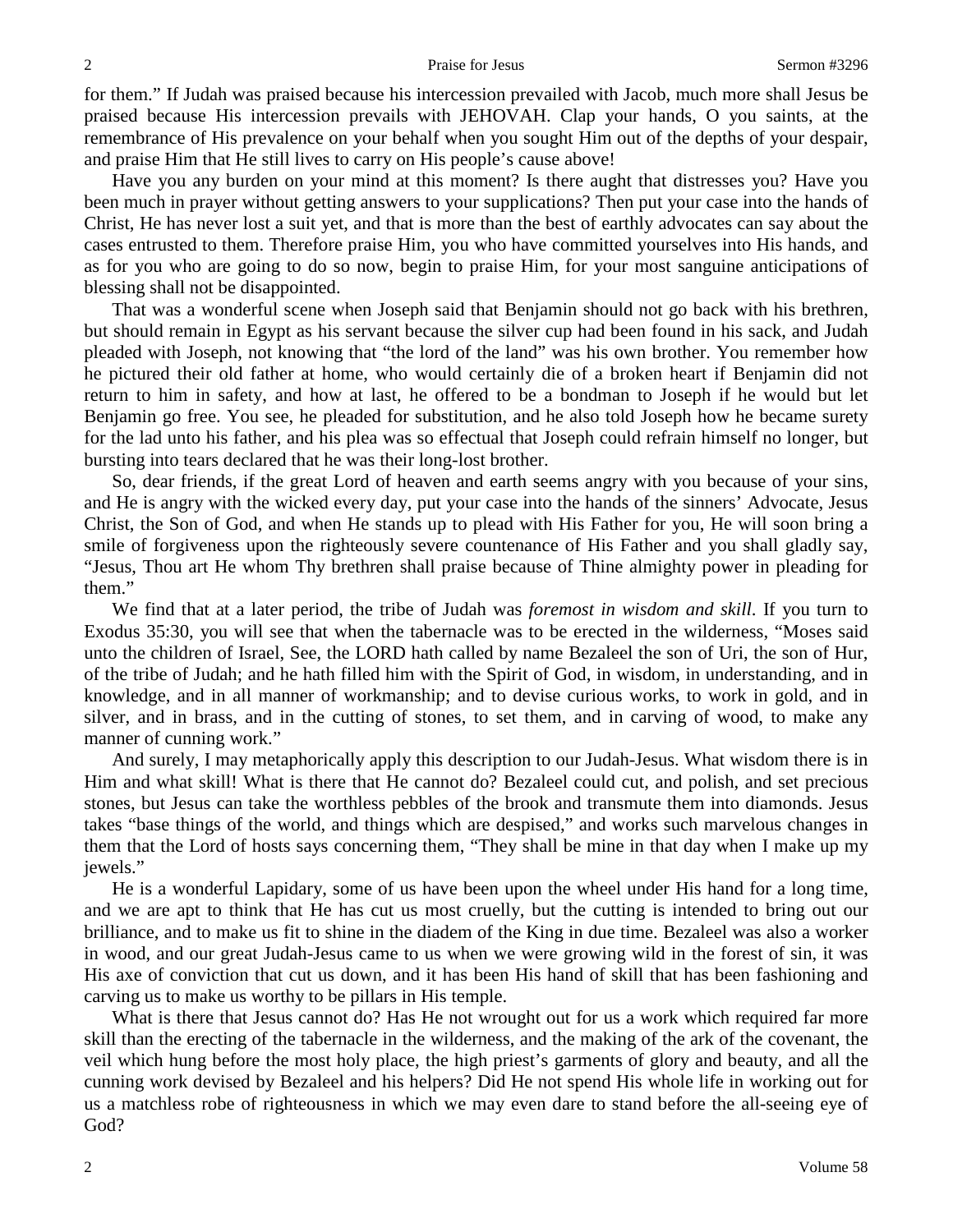Angels will keep on wondering throughout eternity at the wisdom of their Lord and ours. The wisdom of His teaching is divine. "Never man spake like this man." The wisdom with which He deals with each individual case that is brought to Him is matchless. He is the great Physician, and there is no earthly doctor who has such skill as He has. Let Bezaleel, of the tribe of Judah, have all due praise, but let Jesus, the Son of God, have far more.

All wisdom is to be found in Him, His very name is "Wisdom." Solomon calls Him by that name. The wisest of men was not at all wise in comparison with incarnate wisdom, the wisdom of God as manifested in Jesus Christ. Jesus, we bless You, You who have worked out a perfect righteousness for us, You who make us into living stones, and then build us, stone by stone, into the marvelous edifice of Your church, Jesus, Thou art He whom Thy brethren shall praise for Thy wondrous wisdom and skill.

Further, the tribe of Judah had precedence *in presenting offerings unto the Lord*. In Numbers 7:12, we read, "He that offered his offering the first day was Nahshon the son of Amminadab, of the tribe of Judah." The Lord had said to Moses, "They shall offer their offering, each prince on his day, for the dedicating of the altar," and the prince of the tribe of Judah therefore led the way by bringing his offering on the first day. We know that our Lord sprang out of Judah, so he was first with his offering.

"No," says someone, "Abel was first with his offering." Yes, apparently He was in the order of time, but Christ's offering was much more ancient than his, for He was "the Lamb slain from the foundation of the world." In the divine purpose, His sacrifice was offered long before the great tragedy on Calvary, and the merit of His atonement was reckoned to His people's account long before man was created, but certainly in order of precedence Christ's offering comes first. Christ brought for His offering His own most precious body and blood, and we by faith present the same offering when we come to God in the name of Jesus. What sacrifice could we bring if Judah's Prince had not first brought His one offering by which He has perfected forever them that are sanctified?

Did I say just now that Christ's offering had precedence? I must correct myself, for it is first, it is last, it is midst, it is the only sacrifice that can put away sin, and make us acceptable unto God, and there is no sacrifice either of prayer or of praise that we can present to God unless we being it by virtue of Christ's one great sacrifice. Let us, therefore, praise our Judah-Jesus, let us give Him our loudest hallelujahs, for He comes first to the altar, and we afterwards approach it through Him. Jesus, Thou art He whom Thy brethren shall praise for Thy wondrous atoning sacrifice.

Yet again, Judah had the singular precedence of *always leading the van when the tribes were on the march*. In Numbers 10:14 we read that, when the fiery-cloudy pillar moved, "in the first place went the standard of the camp of the children of Judah according to their armies." First in the encampment, first on the march, first everywhere was Judah's lion. The tribe of Dan brought up the rear, but the tribe of Judah always went in front, and here again let Jesus Christ be praised, for He always leads the way.

If I descend into the Valley of Humiliation, I shall see His footprints all down the slippery steeps. If I pass through the Enchanted Ground where so many fall asleep, I shall see the track of the Wakeful One all along that dangerous way. If up the Hill Difficulty I have to scramble on my hands and knees, I shall see the marks of the blood drops where His hands were torn by the thorns and His feet were cut by the flints as He climbed there too. And when I go down to the river, I shall still see His footprints, and up the other side I shall see the track of my risen Lord. All up the eternal hills I shall but follow where He leads the way, ay, and up to the very throne of God He has gone before us, clearing a way for His people, and leading them along it.

Yet once more, *Judah afterwards attained to the sovereignty,* for David, of the tribe of Judah, was in due time proclaimed king over all Israel. We also have a King of the line of Judah, one who is mightier than David, and wiser than Solomon, and happy are we in having such a King to reign over us. Who amongst us that loves Christ would not set Him up upon a high throne? Oh, that we could continually exalt Him yet more and more! Let your sweetest songs be all in His praise, let your most daring deeds be done for Him. Give Him, you gracious women, your alabaster boxes full of precious ointment. Prepare your feasts, you wealthy men, and invite Him to preside at the table. Come, you children, and strew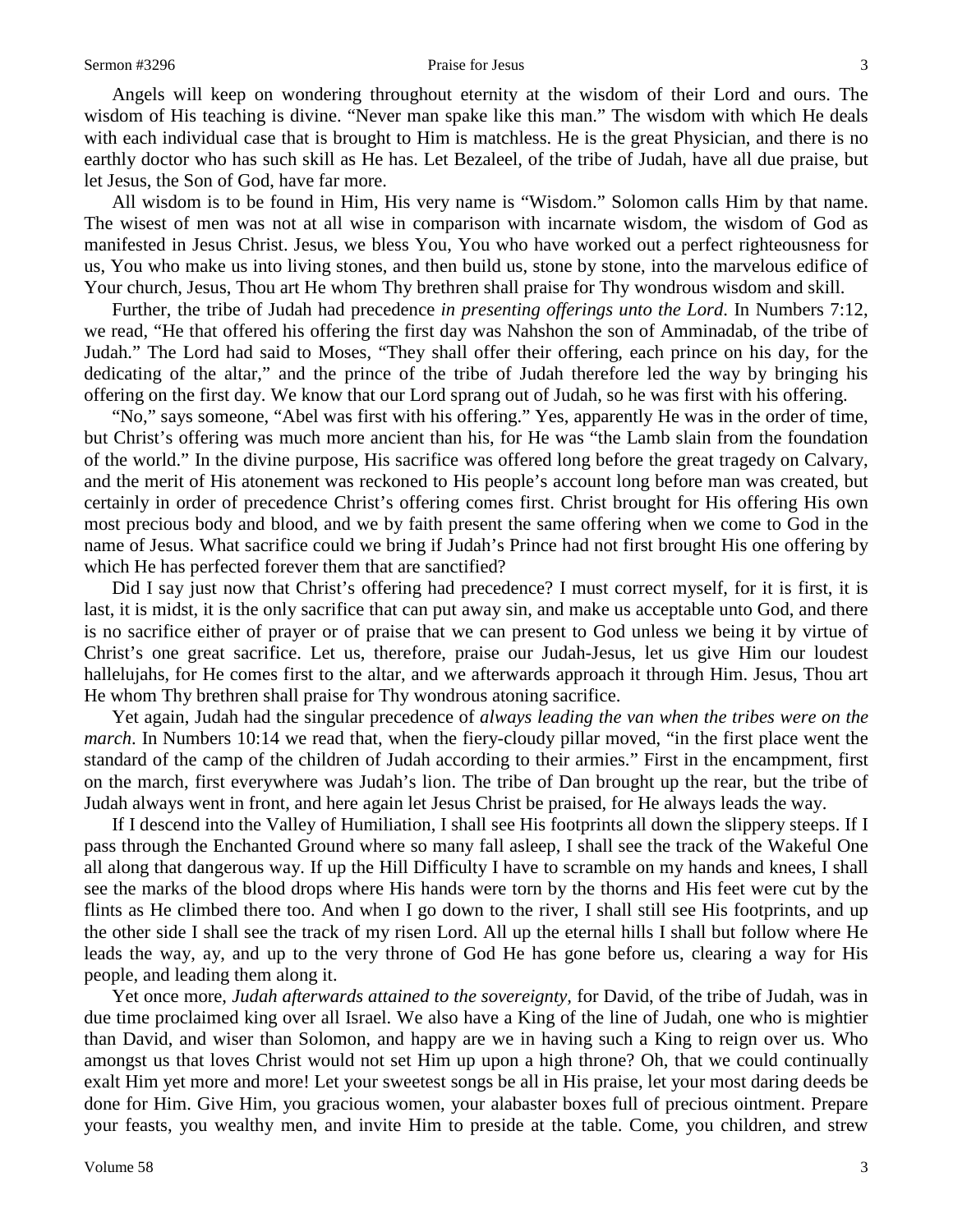branches in the way while He rides along triumphantly. Let "Hosanna! Hosanna! Hosanna!" be the joyful strain which comes from every lip and heart because Jesus reigns over us, the King of kings and Lord of lords. Do praise Him, do extol Him this very moment, lift up your hearts and your voices while we sing this familiar strain—

> *"Jesus is worthy to receive Honor and power divine; And blessings more than we can give Be, Lord, for ever Thine."*

(The congregation joined in singing, and then the preacher continued his sermon).

**II.** The second part of our subject was to be THE GLORIES OF JUDAH AS SETTING FORTH THE GLORIES OF JESUS. They are illustrated in the sentence concerning Judah that follow our text.

The first of them mentions *the victories of Judah,* "Thy hand shall be on the neck of Thine enemies." You know what it means when a man seizes his enemy by the throat, or when a lion gets its prey by the neck, and shakes the very life out of it. Thus has Jesus Christ done with all the enemies of His people. Shall I tell you again the grand old story?

'Twas one dark night when the great Shepherd was watching His flock that He heard the roaring which told Him that the old lion of the pit was about to leap into the fold to tear the sheep in pieces. Then the Shepherd whispered to Himself, "This is the dreadful hour and the power of darkness." Taking His place in the midst of His blood-bought flock, He waited for the next terrific roar. And as the lion sprang into the fold, He received him upon His bare bosom, and began at once to grapple with Him. He was wounded in His hands, in His feet, and in His side, and in the desperate struggle "His sweat was as it were great drops of blood falling down to the ground."

It was a dreadful fight, which had been foreseen before the world was made, and which shall be the theme of grateful song when the world has ceased to be. But in the end the Shepherd rent the lion as though it had been a kid, and crying, "It is finished," He Himself fell prostrate over His foe, slain, but dying only to rise again, and live in everlasting triumph. In that dread combat, His hand was indeed on the neck of His enemy, and now He has to glory gone, leading captivity captive, you who have been delivered by Him from the old lion of the pit may well exclaim, "Jesus, Thou art He whom Thy brethren shall praise."

The next thing for which Judah was to be praised was Jacob's prophecy, *"Thy father's children shall bow down before thee."* Now, who in this house is a child of God? You will not be long in answering that question when I put to you another, "Do you bow down before the Lord Jesus Christ?" Here we are, a vast multitude assembled in this Tabernacle, but we are not all the children of God by faith in Christ Jesus. We cannot all truly say, "Our Father, who art in heaven."

Our text gives us the means of knowing who are the children of God, for the great Father says to His Son, "Thy Father's children shall bow down before thee." Do you bow down before the Lord Jesus Christ? Is He your only trust? Do you rest your whole weight upon Him? Do you depend for time and eternity upon Judah-Jesus whom God has anointed and appointed to be the only Savior of sinners? If so, you have proved your sonship by bowing down before your great elder Brother.

The third glory of Judah was *his lion-like power*. Jacob said, "Judah is a lion's whelp; from the prey, my son, thou art gone up: he stooped down, he couched as a lion, and as an old lion; who shall rouse him up?" This seems to be a picture, first of Judah, and then of the Lord Jesus Christ. As a young lion He has gone up, and rent His prey in pieces. Sin, death, and hell He has torn asunder, and now that He is like a mighty, full-grown lion, woe be unto those who provoke Him to anger, but blessed are they who have Him on their side.

Many of you have seen that beautiful engraving of Una, the type of innocence, riding upon a lion's back, that lion, according to Spenser, protecting her from all ill. That is how every penitent soul rides, by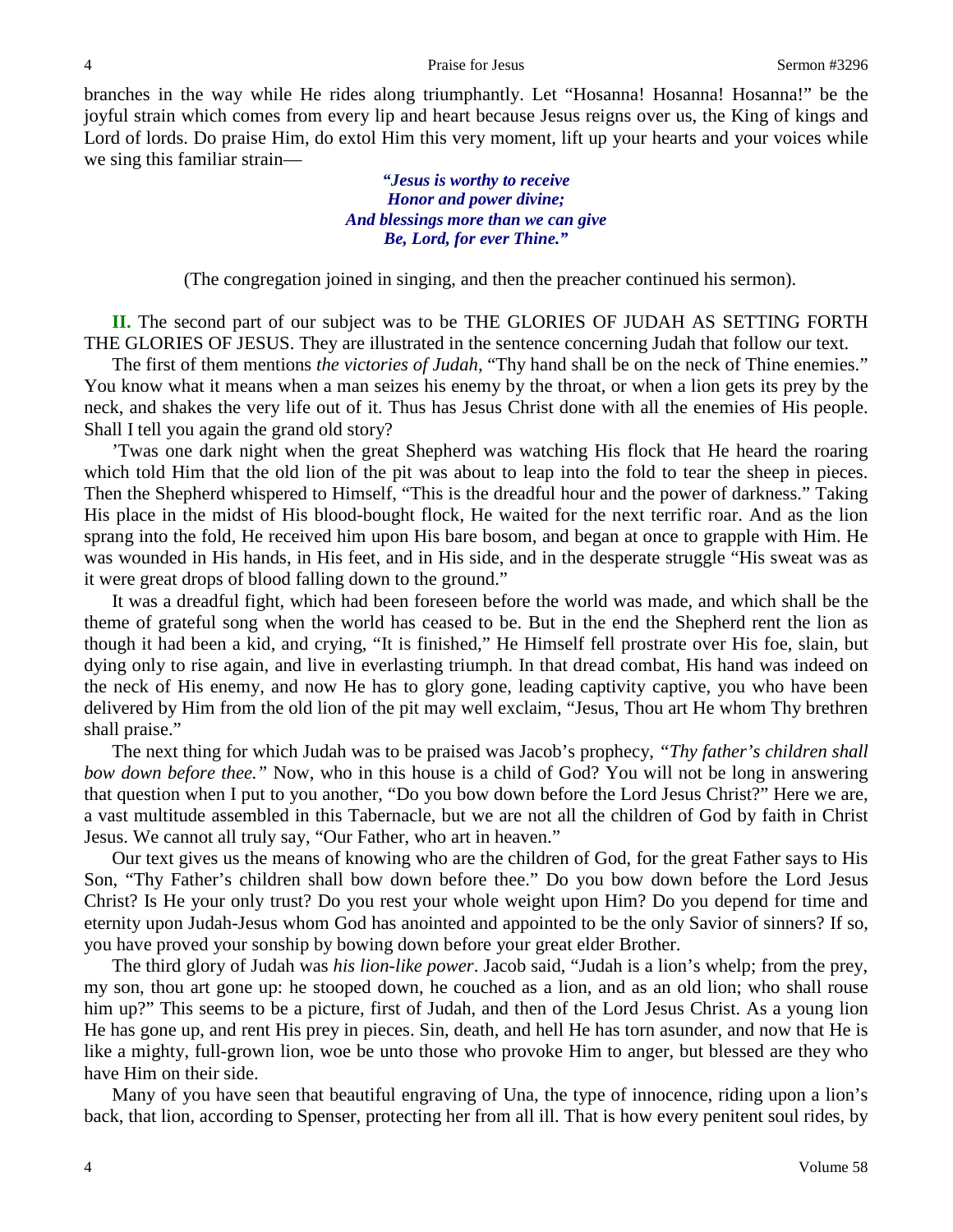#### Sermon #3296 **Praise for Jesus** 5

the grace of God, the Lion of the tribe of Judah is the Guardian of every believing heart. You have but to trust yourself to Jesus and He will see to it that you are never destroyed. He will preserve and deliver you from all evil of every kind, and at last shall safely bring you where you shall see His face, and rejoice in Him forever and ever.

But woe to any of you who reject Him! Woe to you who deny His Deity! Woe to you who break His Sabbaths, abhor His Word, and despise His cross! In that last tremendous Day, His anger against the wicked shall be so terrible that they shall say to the mountains and rocks, "Fall on us, and hide us from the face of him that sitteth on the throne, and from the wrath of the Lamb: for the great day of His wrath is come; and who shall be able to stand?" Oh, bow before Him, accept His grace, trust in His atoning sacrifice, and then the very power which should make you tremble now will be exerted on your behalf, and cause you to rejoice forever.

Further, Jesus is to be extolled for *His perpetual sovereignty*. "The scepter shall not depart from Judah, nor a lawgiver from between His feet, until Shiloh come." Judah's sovereignty came to an end, but Jesus always reigns. His kingdom here on earth has often seemed as if it were in jeopardy, but it has never been overthrown, and it never will be.

In the martyr days, they sewed the Christians up in the skins of wild beasts, and cast them to the dogs, they dragged them at the heels of horses, they burned them at the stake, they stripped off their clothes and tortured then with hot irons on every part of their body, I dare not mention all the cruelties that were practiced on the followers of Jesus, but nothing availed to shake their allegiance to their King.

In all these trials they were more than conquerors through Him who loved them, and who gave them the grace to endure all these things for His sake. Neither tribulation, nor distress, nor persecution, nor famine, nor nakedness, nor peril, nor sword could separate them from the love of Christ, and thus His kingdom was perpetuated during even the darkest ages of its history, which in another sense were also the brightest because of the glory that the faithfulness of His followers brought to their King.

His kingdom is an everlasting kingdom, "of the increase of his government and peace there shall be no end, upon the throne of David, and upon his kingdom, to order it, and to establish it with judgment and with justice from henceforth even for ever."

Now we get clear of Judah and come to Shiloh, of whom Jacob says, *"unto him shall the gathering of the people be*." Ah, beloved, there are no gatherings of the people anywhere else like those who come to Christ. It is no small thing that all these years, the multitudes have gathered in this house, Sabbath by Sabbath, and why do they come? I confidently affirm that the only reason why such crowds gather here is because the preacher's theme is Christ. Feebly as he sometime preaches, his unvarying theme is the cross, the precious blood, the all-sufficient sacrifice of Christ offered once for all on Calvary. This is a theme which never palls upon the ear, this is a subject which never grows stale.

"We preach Christ crucified," for this is the magnet that draws the people to Him. Jesus Himself said, "I, if I be lifted up from the earth, will draw all men unto me. This he said, signifying what death he should die." The crowds that come here are nothing in comparison with the multitudes that have been and are still being drawn to Christ by the magnet of His death.

I see His cross standing on yonder hill and I see the people gathering to it from every quarter. There was a little stream at first, but it grew, and none of us can tell how many have already been drawn to Christ, and still they come! While I have been speaking to you, they have kept on coming to Him, and so they shall until "He shall have dominion also from sea to sea, and from the river unto the ends of the earth." "Yea, all kings shall fall down before him: all nations shall serve him." "To him shall the gathering of the people be." They may seem to us to be long in coming, but they must come. The vision may tarry, but it is sure, and at the appointed time there shall be heard a great shout from the dwellers on the land, and from those far off upon the sea, and from the glorified in heaven, saying, "The kingdoms of this world have become the kingdoms of our Lord, and of his Christ: and he shall reign for ever and ever."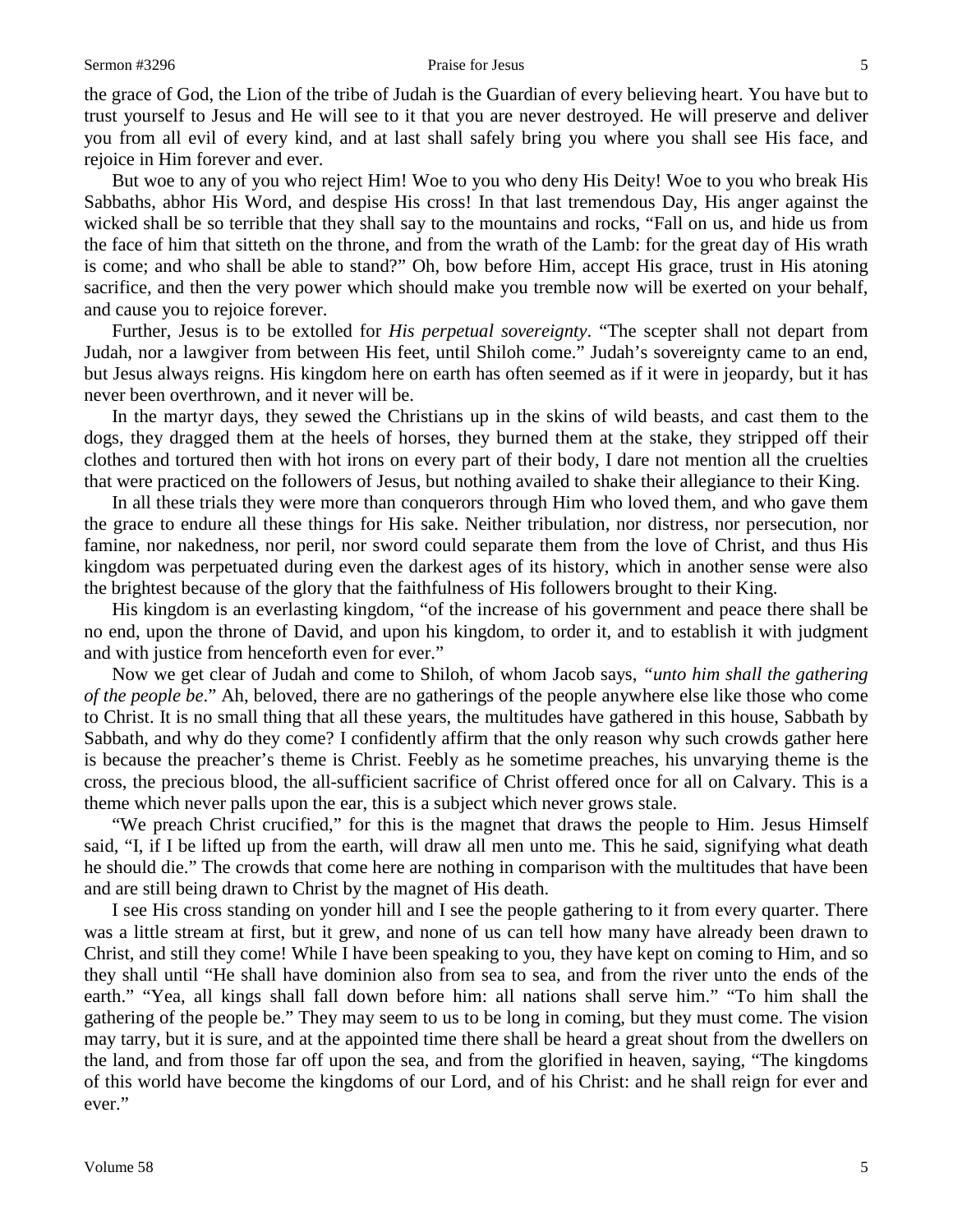At the last, good old Jacob seems to have had his eyes opened, and to have seen *a very singular vision of Judah's King,* "Binding his foal unto the vine, and His ass's colt unto the choice vine." Yea, 'tis He, the very same of whom the prophet wrote, "Behold, thy King cometh unto thee, meek, and sitting upon an ass, and a colt the foal of an ass." This is Judah-Jesus, He is a King, but He goes not down to Egypt for horses, He is meek and lowly, so He is content to ride upon the humble ass in His triumphal entry into Jerusalem. The mention of "the vine" and "the choice vine" naturally turns our thoughts to His most instructive parable of the Vine and the branches, and as the ass's colt was bound to the vine, so is the church of God bound to Him who said, "I am the true Vine, and my Father is the Husbandman."

Jacob's next words are also very suggestive, "He washed his garments in wine, and his clothes in the blood of grapes." You know the meaning of the allegory. Jesus went to Gethsemane, and there "the blood of grapes" upon the true Vine**—**I mean, the bloody sweat that exuded from every pore of His sacred body—was so copious as to make His garments appear as though they had been washed in wine. They took Him to Gabbatha, and there they scourged Him so cruelly that again His clothes looked as if they had been washed in the blood of grapes, and so He passed on through the streets of Jerusalem until He came to Golgotha. Can you bear to see Him taking His last bloodbath on Calvary?

## *"His dying crimson, like a robe, Spreads o'er His body on the tree."*

After that terrible bloodbath, how does He look? What aspect does He bear? Jacob said, "His eyes shall be red with wine, and his teeth white with milk." His eyes were red with wine, but again it was the red wine of His own most precious blood flowing down from His thorn-crowned brow, and the white teeth seem to suggest the spotless purity of the Son of God even when He, who knew no sin, was made sin for us, that we might be made the righteousness of God in Him.

Oh, we must praise our blessed Judah-Jesus, for He was still fairest of the fair even when His face was marred more than the face of any man! Let us humbly bow before Him, let us gratefully adore Him, as we remember that "being found in fashion as a man, he humbled himself, and became obedient unto death, even the death of the cross." But that was not the end of Him, for He was buried, but the third day He rose again, and after tarrying a while with His disciples, He ascended to His Father and our Father, to His God and ours, and He is coming back again one of these days, "to be glorified in his saints, and to be admired in all them that believe" in Him.

Long ago, Isaiah asked, "Who is this that comes from Edom, with dyed garments from Bozrah? this that is glorious in his apparel, travelling in the greatness of his strength?" And the answer came at once, "I that speak in righteousness, mighty to save."

Then the prophet asked, "Wherefore art thou red in thine apparel, and thy garments like him that treadeth in the winefat?" And He answered, "I have trodden the winepress alone; and of the people there was none with me: for I will tread them in my anger, and trample then in my fury; and their blood shall be sprinkled upon my garments, and I will stain all my raiment. For the day of vengeance is in mine heart, and the year of my redeemed is come."

To all who trust Him, our great Judah-Jesus is still "mighty to save." All blood-bedewed from Calvary, He cries, "Come unto me, all ye that labour and are heavy laden, and I will give you rest." To every sincere penitent, He still speaks in righteousness and says, "I washed my garments in wine, and my clothes in the blood of grapes when I trod the winepress of JEHOVAH'S wrath for your sake; when there was none to help, mine own arm brought salvation unto me, but it was for you that I suffered."

Oh, believe Him, sinner! Trust Him, and so become a child of God by faith in Christ Jesus, and then go forth to serve Him and to praise Him all your days, and to glorify Him forever. Let us all go our way still singing the praises of our blessed Lord and Master.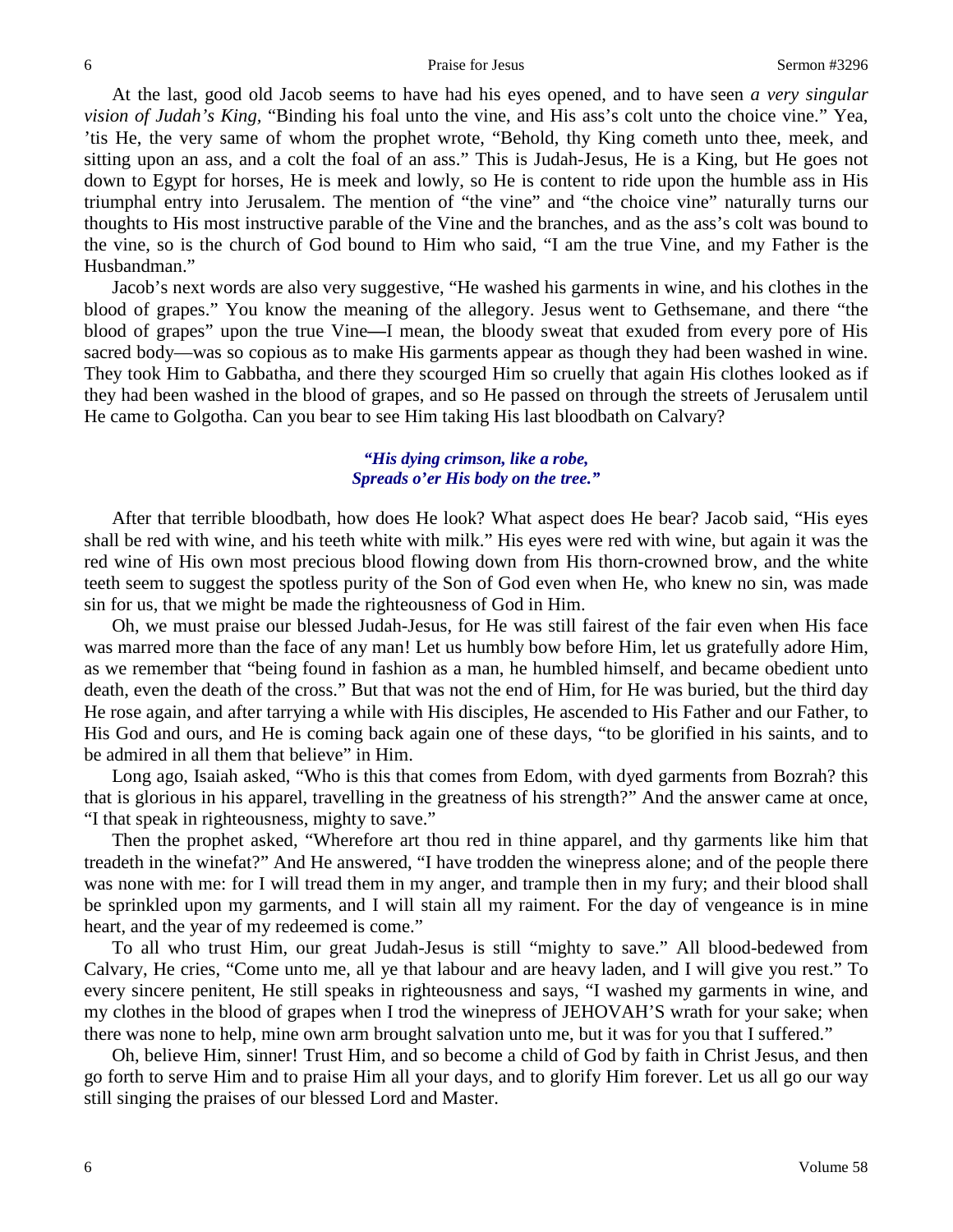*"Let Him be crown'd with majesty Who bow'd His head to death; And be His honors sounded high By all things that have breath.*

*Jesus, our Lord, how wondrous great Is Thine exalted name! The glories of Thy heav'nly state Let the whole earth proclaim."*

## **EXPOSITION BY C. H. SPURGEON**

### *GENESIS 49:1-28*

**Verses l-2.** *And Jacob called unto his sons, and said, Gather yourselves together, that I may tell you that which shall befall you in the last days. Gather yourselves together, and hear, ye sons of Jacob; and hearken unto Israel your father.*

It must have been a great comfort to the old man to have all his twelve sons with him. What a quiet answer this was to his former unbelief! They were all there, yet he could remember the time when he had said, "Me have ye bereaved of my children: Joseph is not, and Simeon is not, and ye will take Benjamin away." Ah! we also shall have in our later days to chide ourselves for our foolish unbelief.

"Jacob called unto his sons," so he was not bereaved after all. They are all here, Jacob. It falls to the lot of few fathers to have twelve sons, and to fewer still to have all twelve of them gathered about his dying bed.

"Gather yourselves together." They were to keep together as a family, and shall not the people of God keep together? Come away from the world, beloved, but come close to one another, be one household, be it your delight to assemble around your elder Brother, the Lord Jesus Christ.

"Gather yourselves together, that I may tell you that which shall befall you in the last days." We are not told nowadays everything about the future, but much of the future is unfolded to us in the great principles of the law and the Gospel, and we may learn very much of holy foresight by coming to the oracles of God.

**3.** *Reuben, thou art my firstborn, my might, and the beginning of my strength, the excellency of dignity, and the excellency of power:*

The Patriarch fixes his eyes on his firstborn, he must say something sharp that would dishonor him, but he does not deny him the rights of birthright. He clothes him with the robes and the jewels of primogeniture, and then he strips him—

**4.** *Unstable as water, thou shalt not excel; because thou wentest up to thy father's bed; then defiledst thou it: he went up to my couch.*

So a man may have great opportunities and yet lose them. Uncontrolled passions may make him very little who otherwise might have been great. Reuben was "the excellency of dignity, and the excellency of power," yet his father had to say to him, "Thou shalt not excel."

**5.** *Simeon and Levi—*

They stood next according to the order of birth, "Simeon and Levi"—

**5.** *Are brethren;*

They are very much like each other.

**5-7.** *Instruments of cruelty are in their habitations. O my soul, come not thou into their secret; unto their assembly, my honour, be not thou united: for in their anger they slew a man, and in their selfwill they digged down a wall. Cursed be their anger, for it was fierce; and their wrath, for it was cruel: I will divide them in Jacob, and scatter them in Israel.*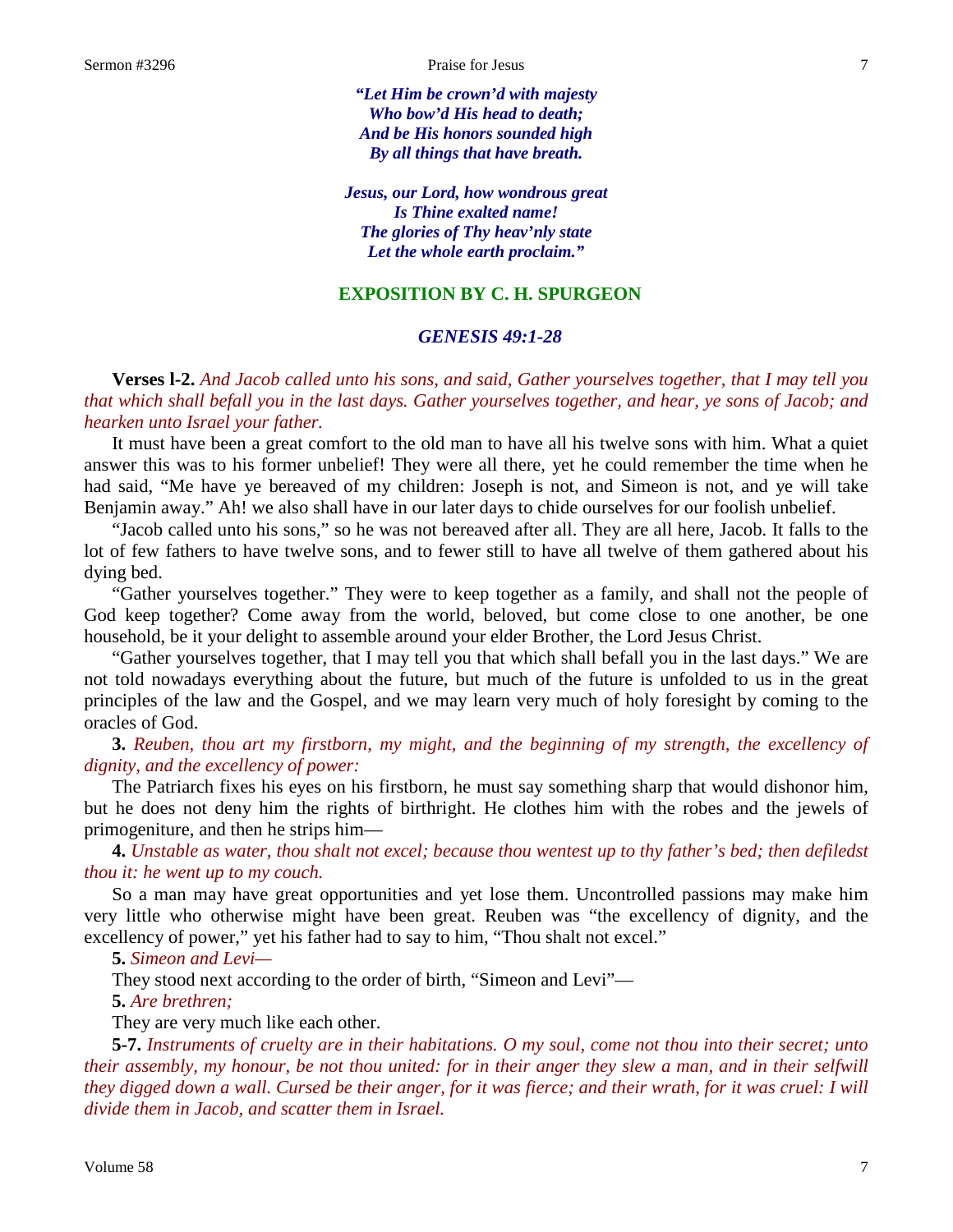Hence we do not read of the tribe of Simeon in the blessing of Moses at the end of Deuteronomy, but the Levites had this curse turned into a blessing, for though they were scattered, yet they were scattered as priests and instructors to the other tribes. Happy is that man who, though he begins with a dark shadow resting upon him, so lives as to turn even that shadow into bright sunlight. Levi gained a blessing at the hands of Moses, one of the richest blessings of any of the tribes. This holy man, Jacob, in dying, did not express himself according to the rules of natural affection, but he yielded himself up to the Spirit of God, hence he had to say very much that must have been very bitter for a father to say, and he said it in all faithfulness being taught of the Spirit concerning things to come.

**8.** *Judah—*

Now the patriarch changes his tone, for he has come to that tribe which would take the birthright, out of which the Christ would come, "Judah"—

**8.** *Thou art he whom thy brethren shall praise:*

They praised God for him, they praised God by him, they praised God in him, he is the type of Jesus, of whom we can say all this with great emphasis.

**8.** *Thy hand shall be in the neck of thine enemies; thy father's children shall bow down before thee.*

In the person of David, in the long line of kings of the tribe of Judah, all this came true, and in the person of the great Son of David, the Lord Jesus Christ, all this has come true to a very high degree.

**9.** *Judah is a lion's whelp: from the prey, my son, thou art gone up: he stooped down, he couched as a lion, and as an old lion; who shall rouse him up?*

The coat of arms of Judah was a lion *couchant,* in the fullness of his strength, keeping still, waiting to spring upon his adversary. Our Lord Christ is such a Lion today, "the Lion of the tribe of Judah" *couchant,* lying down, "Who shall rouse him up?" Ah! if He is once fully aroused, what power will He put forth when He shall spring upon His adversaries?

**10.** *The scepter shall not depart from Judah, nor a lawgiver from between his feet, until Shiloh come; and unto him shall the gathering of the people be.*

Jacob's eyes were dim, but he could see a very long way, he could see to the coming of Christ, the Shiloh, the Pacificator, the Peace-maker, he could see that day when the Jews would cry, "We have no king but Caesar," for the Shiloh would have come, and the scepter would have departed from Judah's tribe.

"Unto him shall the gathering of the people be." Oh, that it might be so today! May many be gathered to Christ! He is the true center, and we gather unto Him. May the divisions of the church be soon healed by a general gathering unto Christ, who alone is the center of the church. "Unto him shall the gathering of the people be."

**11-12.** *Binding his foal unto the vine, and his ass's colt unto the choice vine; he washed his garments in wine, and his clothes in the blood of grapes: his eyes shall be red with wine, and his teeth white with milk.*

They were to have a land in which would be milk for babes and wine for strong men, surely this land is "Thy land, O Emmanuel!" What nourishing milk there is in the Gospel, and what exhilarating wine for those who know the love of Christ!

**13.** *Zebulun shall dwell at the haven of the sea; and he shall be for an haven of ships; and his border shall be unto Zidon.*

When the land was divided by lot, the lot was disposed by God to the complete fulfillment of Jacob's prophecy. Many things may seem to be left to chance, but they are not, the hand of God still guides and controls. This blessing is very suggestive, "Zebulun shall dwell at the haven of the sea; and he shall be for a haven of ships." If God puts you by the sea, mind that you are a haven for ships. As the Lord, in His providence, fixes your position, see that you turn it to account for the good of others.

**14-15.** *Issachar is a strong ass couching down between two burdens: and he saw that rest was good, and the land that it was pleasant; and bowed his shoulder to bear, and became a servant unto tribute.*